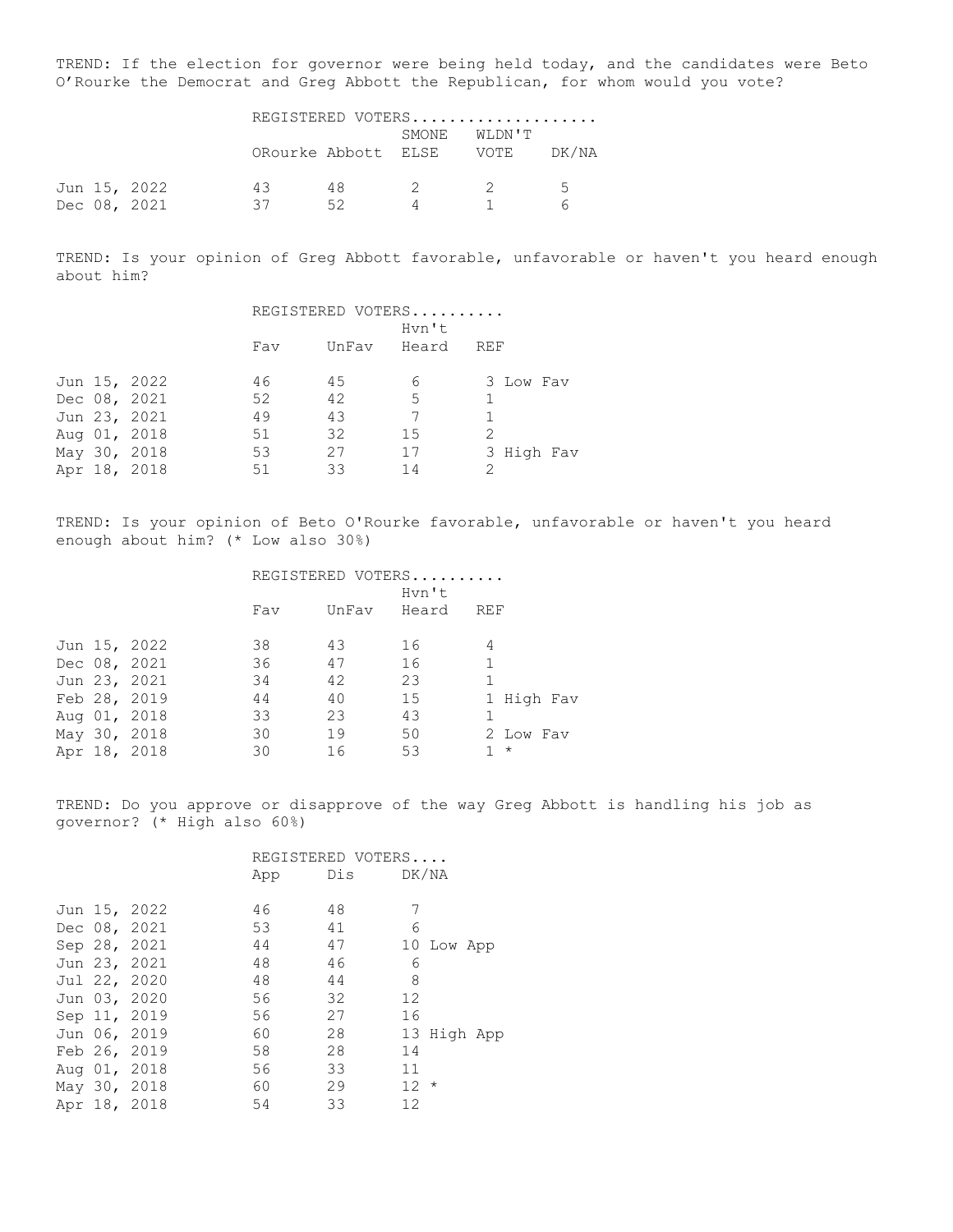TREND: Do you approve or disapprove of the way the state legislature is handling its job?

|  |              | REGISTERED VOTERS |     |       |
|--|--------------|-------------------|-----|-------|
|  |              | App               | Dis | DK/NA |
|  | Jun 15, 2022 | 37                | -53 | 11    |
|  | Dec 08, 2021 | 42                | 46  | 12    |
|  | Sep 28, 2021 | 38                | 50  | 12    |
|  | Jun 23, 2021 | 41                | 47  | 12    |

TREND: Do you approve or disapprove of the way Ted Cruz is handling his job as United States Senator?

|  |              |     | REGISTERED VOTERS |    |           |          |
|--|--------------|-----|-------------------|----|-----------|----------|
|  |              | App | Dis DK/NA         |    |           |          |
|  |              |     |                   |    |           |          |
|  | Jun 15, 2022 | 43  | 50                |    | 7 Low App |          |
|  | Dec 08, 2021 | 51  | 45                | 4  |           |          |
|  | Sep 28, 2021 | 47  | 47                | 6  |           |          |
|  | Jun 23, 2021 | 46  | 49                | 5  |           |          |
|  | Jul 22, 2020 | 48  | 42                | 10 |           |          |
|  | Jun 03, 2020 | 45  | 42                | 13 |           |          |
|  | Sep 11, 2019 | 49  | 40                | 12 |           |          |
|  | Jun 05, 2019 | 50  | 42                | 8  |           |          |
|  | Feb 26, 2019 | 51  | 40                | 9  |           |          |
|  | Aug 01, 2018 | 50  | 42                | 8  |           |          |
|  | May 30, 2018 | 52  | 39                | 9  |           | High App |
|  | Apr 18, 2018 | 47  | 45                | 8  |           |          |

TREND: Do you approve or disapprove of the way John Cornyn is handling his job as United States Senator?

|  |              |     | REGISTERED VOTERS |             |
|--|--------------|-----|-------------------|-------------|
|  |              | App | Dis DK/NA         |             |
|  |              | 34  | 44                |             |
|  | Jun 15, 2022 |     |                   | 21 Low App  |
|  | Dec 08, 2021 | 38  | 37                | 25          |
|  | Sep 28, 2021 | 35  | 41                | 24          |
|  | Jun 23, 2021 | 41  | 42                | 17          |
|  | Jul 22, 2020 | 41  | 35                | 23          |
|  | Jun 03, 2020 | 37  | 36                | 27          |
|  | Sep 11, 2019 | 41  | 34                | 24          |
|  | Jun 05, 2019 | 44  | 33                | 23 High App |
|  | Feb 26, 2019 | 43  | 26                | 31          |
|  | Aug 01, 2018 | 39  | 30                | 30          |
|  | May 30, 2018 | 40  | 30                | 30          |
|  | Apr 18, 2018 | 39  | 30                | 30          |

TREND: Do you approve or disapprove of the way Joe Biden is handling his job as president?

|  |              | REGISTERED VOTERS |  |     |  |       |
|--|--------------|-------------------|--|-----|--|-------|
|  |              | App               |  | Dis |  | DK/NA |
|  | Jun 15, 2022 | 33                |  | 61  |  | 6.    |
|  | Dec 08, 2021 | 32                |  | 64  |  |       |
|  | Sep 28, 2021 | 32                |  | 61  |  | 6     |
|  | Jun 23, 2021 | 45                |  | 50  |  | Б.    |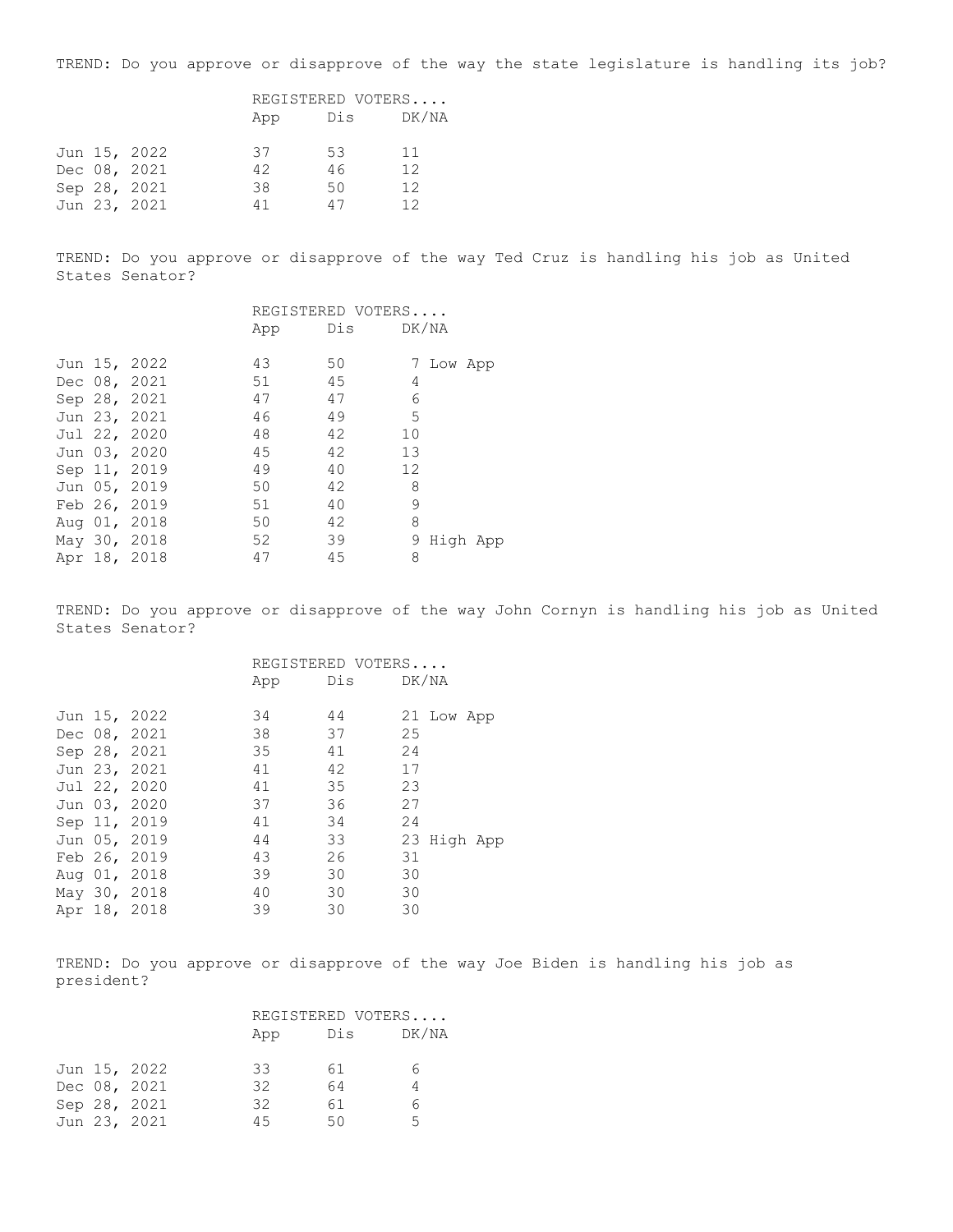TREND: Do you approve or disapprove of the way Ken Paxton is handling his job as state attorney general?

|  |              | REGISTERED VOTERS |     |       |
|--|--------------|-------------------|-----|-------|
|  |              | App               | Dis | DK/NA |
|  | Jun 15, 2022 | 40                | 43  | 17    |
|  | Dec 08, 2021 | 39                | 40  | 20    |
|  | Jun 23, 2021 | 41                | 39  | 20    |

TREND: Do you approve or disapprove of the way Dan Patrick is handling his job as lieutenant governor?

|  |              | REGISTERED VOTERS |     |       |
|--|--------------|-------------------|-----|-------|
|  |              | App               | Dis | DK/NA |
|  | Jun 15, 2022 | 4 Q               | 39  | 20    |
|  | Dec 08, 2021 | 43                | 34  | 24    |

TREND: Would you say that Greg Abbott is honest, or not?

|  |              | REGISTERED VOTERS |     |       |  |
|--|--------------|-------------------|-----|-------|--|
|  |              | Yes               | No  | DK/NA |  |
|  | Jun 15, 2022 | 46                | 4.5 | q     |  |
|  | Dec 08, 2021 | 55.               | 39  | 6     |  |

TREND: Would you say that Greg Abbott has good leadership skills, or not?

|  |              |     |    | REGISTERED VOTERS |  |
|--|--------------|-----|----|-------------------|--|
|  |              | Yes | No | DK/NA             |  |
|  | Jun 15, 2022 | 52  | 44 | $\Delta$          |  |
|  | Dec 08, 2021 | 60. | 36 |                   |  |

TREND: Would you say that Greg Abbott cares about average Texans, or not?

|  |              |     |    | REGISTERED VOTERS |  |
|--|--------------|-----|----|-------------------|--|
|  |              | Yes | No | DK/NA             |  |
|  | Jun 15, 2022 | 47  | 48 | 5                 |  |
|  | Dec 08, 2021 | 57  | 40 |                   |  |

TREND: Would you say that Beto O'Rourke is honest, or not?

|  |              |     |    | REGISTERED VOTERS |  |
|--|--------------|-----|----|-------------------|--|
|  |              | Yes | No | DK/NA             |  |
|  | Jun 15, 2022 | 42  | 43 | 15                |  |
|  | Dec 08, 2021 | 39  | 45 | 16                |  |
|  | Apr 18, 2018 | 34  | 13 | 53                |  |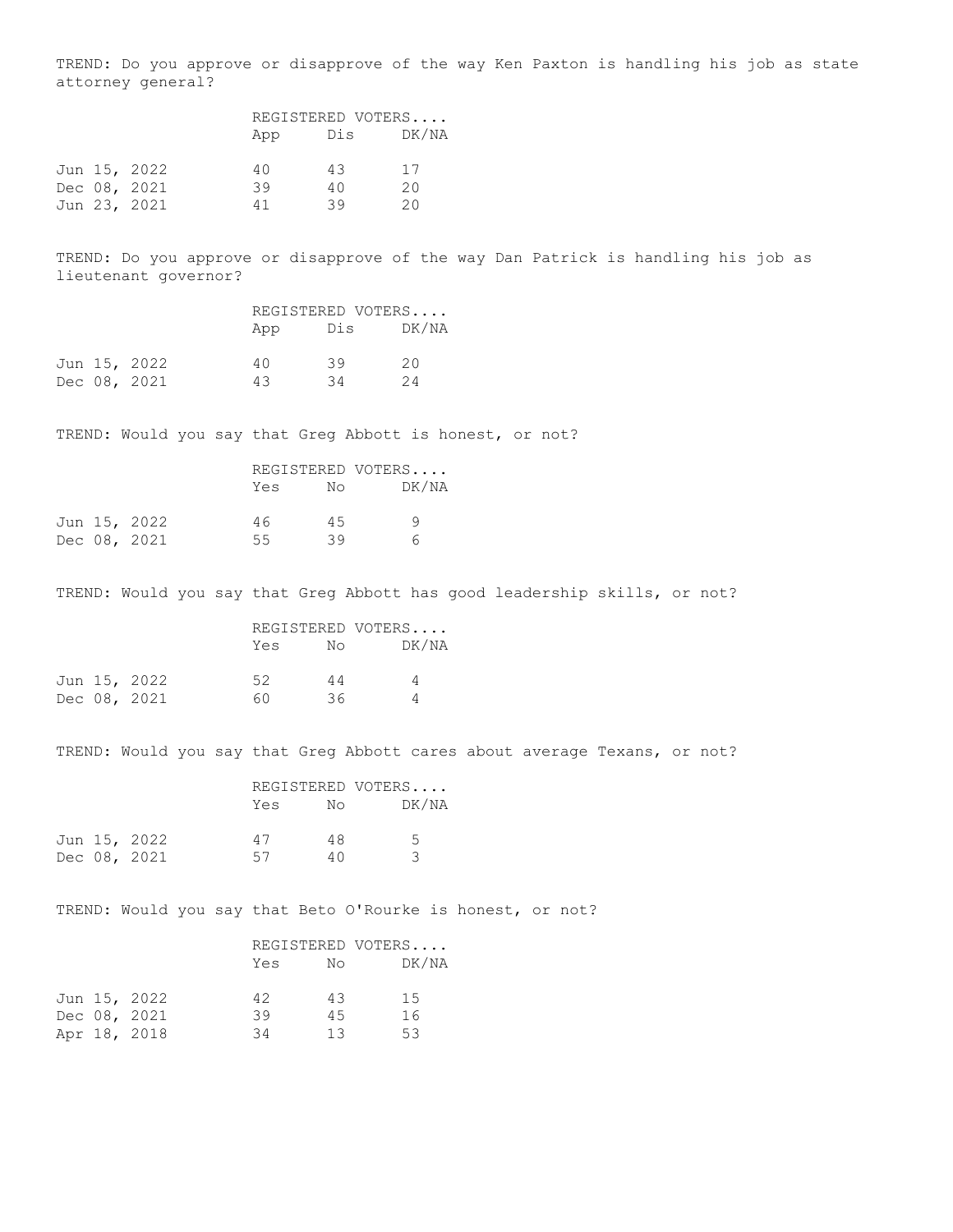TREND: Would you say that Beto O'Rourke has good leadership skills, or not?

|  |              | REGISTERED VOTERS |     |  |       |
|--|--------------|-------------------|-----|--|-------|
|  |              | Yes               | No  |  | DK/NA |
|  | Jun 15, 2022 | 43                | 4.5 |  | 12    |
|  | Dec 08, 2021 | 37                | 49  |  | 14    |
|  | Apr 18, 2018 | 35                | 18  |  | 48    |

TREND: Would you say that Beto O'Rourke cares about average Texans, or not?

|  |              | REGISTERED VOTERS |    |    |       |
|--|--------------|-------------------|----|----|-------|
|  |              | Yes               | No |    | DK/NA |
|  | Jun 15, 2022 | 51                | 41 | 8  |       |
|  | Dec 08, 2021 | 45                | 44 | 11 |       |
|  | Apr 18, 2018 | 41                | 17 | 42 |       |

TREND: In your opinion, what is the most urgent issue facing Texas today: COVID-19, the economy, climate change, the Texas-Mexico border, health care, election laws, racial inequality, schools, crime, abortion, taxes, or gun policy?

|                        |               | REGISTERED VOTERS |
|------------------------|---------------|-------------------|
|                        | Jun 15 Dec 08 |                   |
|                        | 2022          | 2021              |
|                        |               |                   |
| COVID-19               | 1             | 8                 |
| Economy                | 19            | 11                |
| Climate change         | 2             | 3                 |
| Texas-Mexico border 29 |               | 33                |
| Health care            | 4             | 5                 |
| Election laws          | 3             | 8                 |
| Racial inequality      | 2             | 4                 |
| Schools                | 4             | 5                 |
| Crime                  | 3             | 3                 |
| Abortion               | 8             | 9                 |
| Taxes                  | $\mathbf{1}$  | $\overline{c}$    |
| Gun policy             | 17            | 3                 |
| SOMETHING ELSE (VOL)   | 4             | 4                 |
| DK/NA                  | 2             |                   |
|                        |               |                   |

TREND: Regardless of how you intend to vote, who do you think would do a better job handling the economy: Greg Abbott or Beto O'Rourke?

| REGISTERED VOTERS    |  |
|----------------------|--|
| Abbott ORourke DK/NA |  |

|  | Jun 15, 2022 | - 52 | 38 | 10 |
|--|--------------|------|----|----|
|  | Dec 08, 2021 | -60  | 32 | -8 |

TREND: Regardless of how you intend to vote, who do you think would do a better job handling the response to the coronavirus: Greg Abbott or Beto O'Rourke?

|  | REGISTERED VOTERS    |  |
|--|----------------------|--|
|  | Abbott ORourke DK/NA |  |

|  | Jun 15, 2022 | -51<br>40 |    | 10 |
|--|--------------|-----------|----|----|
|  | Dec 08, 2021 | 54        | 39 |    |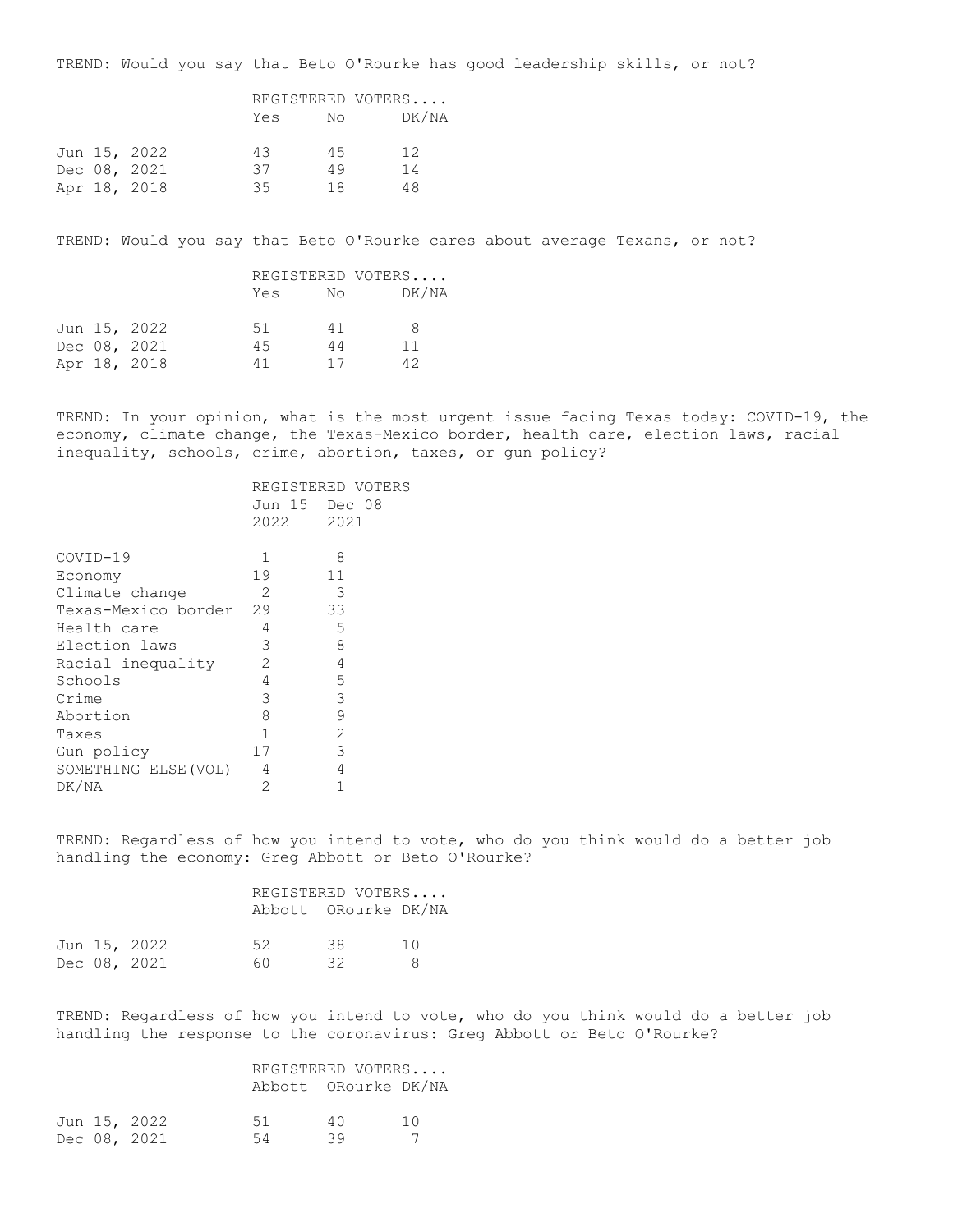TREND: Regardless of how you intend to vote, who do you think would do a better job handling the situation at the Mexican border: Greg Abbott or Beto O'Rourke?

|  |              | REGISTERED VOTERS |                      |   |  |
|--|--------------|-------------------|----------------------|---|--|
|  |              |                   | Abbott ORourke DK/NA |   |  |
|  | Jun 15, 2022 | 53                | 38                   | a |  |
|  | Dec 08, 2021 | 58.               | 35                   |   |  |
|  |              |                   |                      |   |  |

TREND: Regardless of how you intend to vote, who do you think would do a better job handling abortion: Greg Abbott or Beto O'Rourke?

|  |              |    |    | REGISTERED VOTERS<br>Abbott ORourke DK/NA |  |
|--|--------------|----|----|-------------------------------------------|--|
|  | Jun 15, 2022 | 42 | 44 | 14                                        |  |
|  | Dec 08, 2021 | 49 | 41 | 1 N                                       |  |

TREND: Regardless of how you intend to vote, who do you think would do a better job handling gun policy: Greg Abbott or Beto O'Rourke?

|  |              | REGISTERED VOTERS |                      |   |  |
|--|--------------|-------------------|----------------------|---|--|
|  |              |                   | Abbott ORourke DK/NA |   |  |
|  | Jun 15, 2022 | 47                | 43                   | Q |  |
|  | Dec 08, 2021 | 60.               | スス                   | 6 |  |

TREND: Regardless of how you intend to vote, who do you think would do a better job handling election laws: Greg Abbott or Beto O'Rourke?

## REGISTERED VOTERS.... Abbott ORourke DK/NA Jun 15, 2022 49 42 9 Dec 08, 2021 55 40 6

TREND: Do you think that Greg Abbott is too conservative, too liberal, or about right?

|  |              |      |                | REGISTERED VOTERS |   |
|--|--------------|------|----------------|-------------------|---|
|  |              | Too  | Too            | About             |   |
|  |              | Cons | Lib            | Right DK/NA       |   |
|  | Jun 15, 2022 | 45   | $\overline{7}$ | 42                | 6 |
|  | Dec 08, 2021 | 41   | Б.             | 49                | 5 |

TREND: Do you think that Beto O'Rourke is too conservative, too liberal, or about right?

|  |              |      |     | REGISTERED VOTERS |             |  |
|--|--------------|------|-----|-------------------|-------------|--|
|  |              | Too  | Too | About             |             |  |
|  |              | Cons | Lib |                   | Right DK/NA |  |
|  | Jun 15, 2022 |      | 47  | 38                | 1 O         |  |
|  | Dec 08, 2021 |      | 54  | 35                |             |  |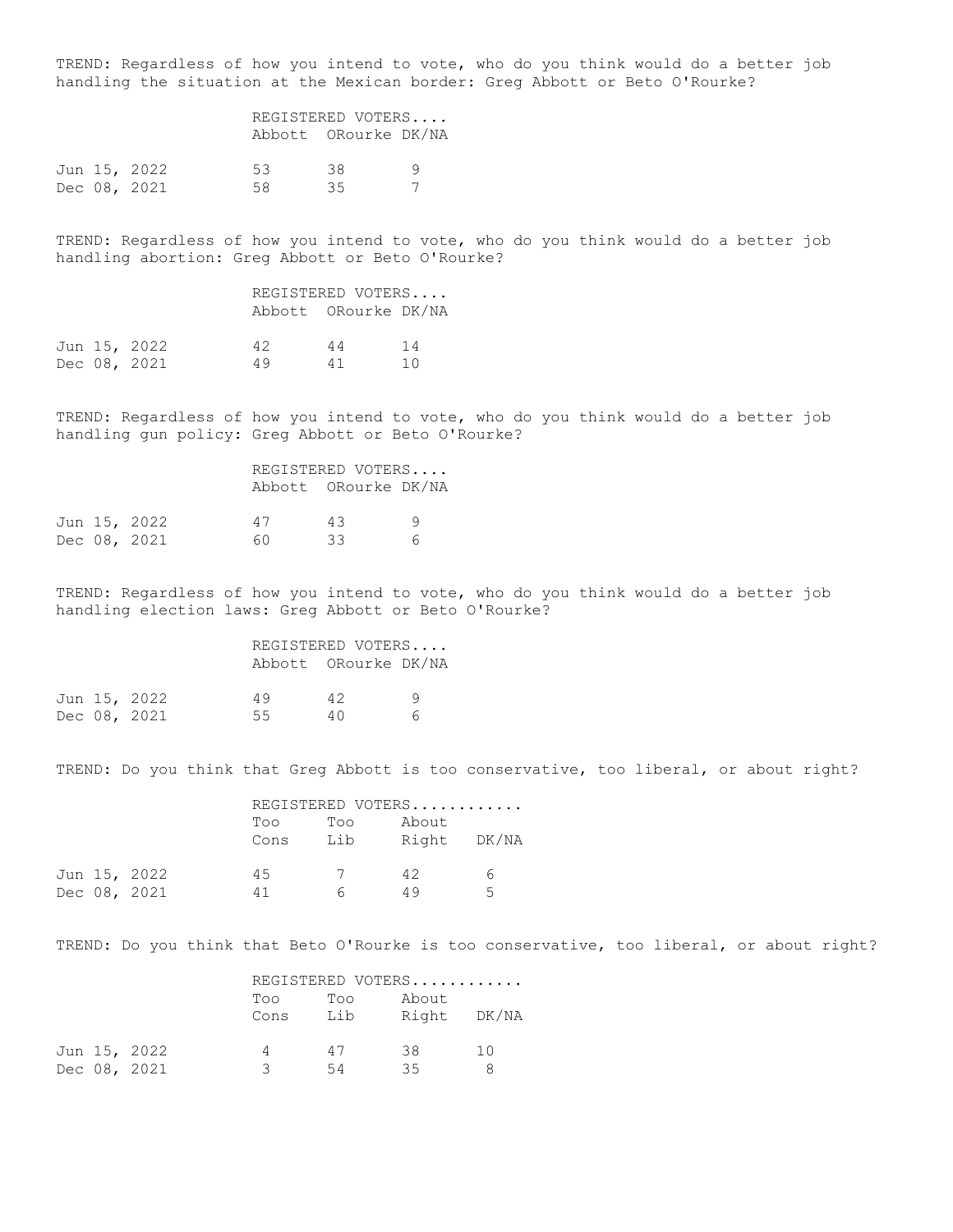TREND: Do you think abortion should be legal in all cases, legal in most cases, illegal in most cases, or illegal in all cases?

|  |              | REGISTERED VOTERS |      |          |    |       |  |
|--|--------------|-------------------|------|----------|----|-------|--|
|  |              | $LEGAL$ $ILLEGAL$ |      |          |    |       |  |
|  |              | All               | Most | Most All |    | DK/NA |  |
|  | Jun 15, 2022 | 24                | 35   | 23       | 12 | 6     |  |
|  | Sep 29, 2021 | 17                | 34   | 32       | 11 |       |  |
|  | Apr 19, 2018 | 20                | 37   | 26       | 12 |       |  |

TREND: How about when the pregnancy was caused by rape or incest; do you think abortion should be legal in that situation, or illegal?

|  |              | REGISTERED VOTERS |                     |  |
|--|--------------|-------------------|---------------------|--|
|  |              |                   | Legal Illegal DK/NA |  |
|  | Jun 15, 2022 | 79                | 1.5                 |  |
|  | Sep 29, 2021 | 77                | 16                  |  |

TREND: In general, do you agree or disagree with the 1973 Roe v. Wade Supreme Court decision that established a woman's right to an abortion?

|  |              | REGISTERED VOTERS |                    |   |
|--|--------------|-------------------|--------------------|---|
|  |              |                   | Agree Disagr DK/NA |   |
|  |              |                   |                    |   |
|  | Jun 15, 2022 | 59                | 35                 | 6 |
|  | Sep 29, 2021 | 60                | 31                 | 9 |
|  | Jun 24, 2021 | 58                | 35                 |   |
|  | Jun 06, 2019 | 57                | 36                 |   |
|  | Aug 02, 2018 | 62                | 30                 | 8 |
|  |              |                   |                    |   |

TREND: Do you think abortions after a fetal heartbeat is detectable, which is usually around 6 weeks of pregnancy, should be legal or illegal?

|  |              |    | REGISTERED VOTERS   |    |  |
|--|--------------|----|---------------------|----|--|
|  |              |    | Legal Illegal DK/NA |    |  |
|  | Jun 15, 2022 | 48 | 44                  | 8  |  |
|  | Sep 29, 2021 | 43 | 45                  | 12 |  |

TREND: As you may know, the new abortion law that recently went into effect in Texas is not enforced by the state, but is instead enforced by allowing private citizens to sue anyone they suspect may have helped an abortion take place after a fetal heartbeat is detectable. Do you think allowing private citizens to enforce the law instead of the state is a good idea or a bad idea?

|  |              | REGISTERED VOTERS |      |       |
|--|--------------|-------------------|------|-------|
|  |              | Good              | Bad  |       |
|  |              | Idea              | Idea | DK/NA |
|  | Jun 15, 2022 | 17                | 75   | я     |
|  | Sep 29, 2021 | 21                | フク   |       |